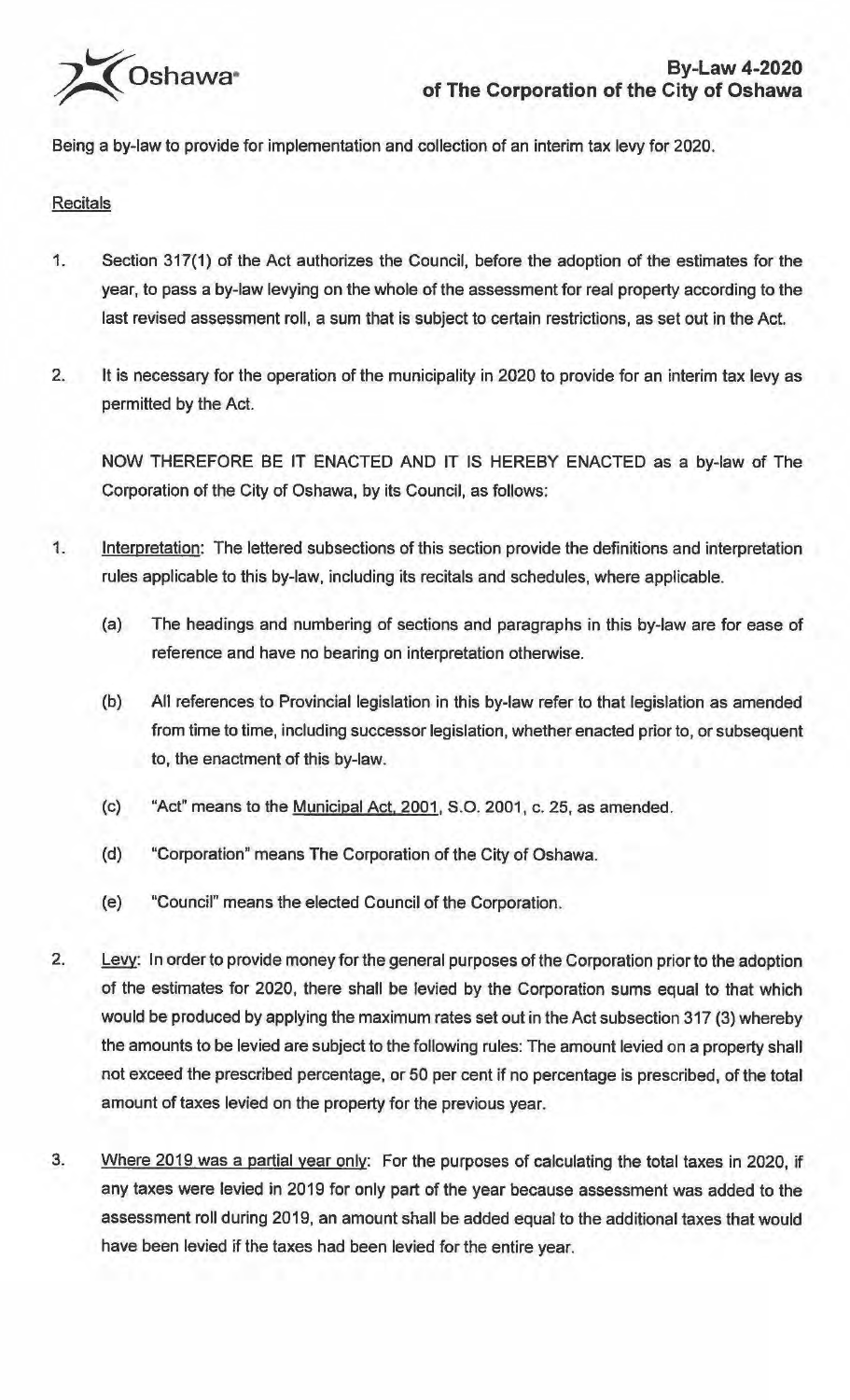- 4. Where property was non-rateable in 2019: Taxes shall be levied on a property that is rateable for local municipal purposes for 2020 even if the property was not rateable for local municipal purposes for 2019.
- 5. Collection: Notwithstanding the provisions of any previous by-laws of the Corporation or of The Corporation of the Township of East Whitby, which may have set the time for payment of rates, taxes and assessment, the taxes levied under this by-law shall be collected in two installments. The first installment is due on the 26th day of February 2020, and the second installment is due on the 27th day of April 2020. Notwithstanding the foregoing, all arrears of rates, taxes and assessments levied and imposed in any year prior to the current year (plus penalties and interest thereon) must be paid before any installment of the taxes for the current year is paid. Upon default in payment of any installment, the privilege of payment by installments shall be forfeited and the subsequent installment or installments shall immediately become payable.
- 6. Penalties/Interest: Any installment or part of any installment of taxes not paid on or before the day prescribed by section 5 of this by-law for payment of such installment shall be subject to a percentage charge which shall be added to and collected with the taxes and which shall be calculated as one and one-quarter per centum (1¼%) of such installment or part of such installment on the first day of default. Any installment or part of any installment of taxes not paid on or before the day prescribed by section 5 of this by-law for payment of such installment shall also be subject to an interest charge which shall be added to and collected with the taxes and which shall be calculated as one and one-quarter per centum (1¼%) of such installment or part of such installment on the first day of each calendar month thereafter in which default continues.
- 7. Part Payment: The Commissioner of Finance, Director of Finance, Treasurer or the Manager, Taxation Services may accept part payment from time to time on account of any rates and assessments and may give a receipt for that payment. Notwithstanding the foregoing, acceptance of any part payment shall not affect the collection of the percentage charge imposed and collectable under section 6 of this by-law in respect of non-payment of any taxes or any installment of taxes.
- 8. Payment methods: The rates, taxes and assessments imposed by this by-law may be paid either in full or by installments, as provided by section 5 of this by-law, to the credit of the Treasurer of the Corporation at any Oshawa branch of any Chartered Bank of Canada or Trust Company.
- 9. Mailing of Notice: The Manager, Taxation Services shall cause to be mailed to the address of the residence or place of business of the person taxed, the tax notice as contemplated by subsection 343(6) of the Act.